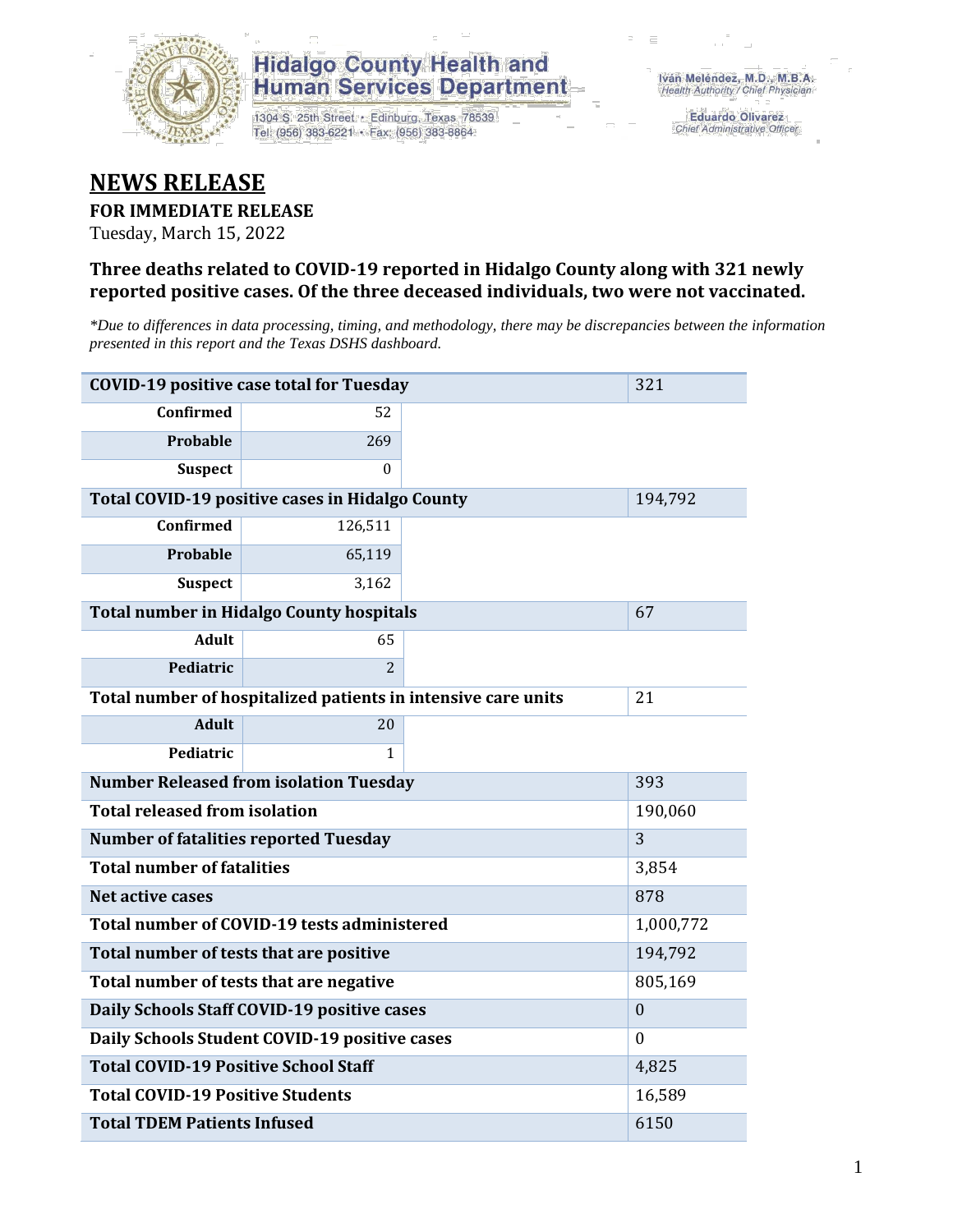

1304 S. 25th Street · Edinburg, Texas 78539 Tel: (956) 383-6221 · Fax: (956) 383-8864

Iván Meléndez, M.D., M.B.A. Health Authority / Chief Physician

> **Eduardo Olivarez** Chief Administrative Officer

*Hidalgo County uses the case status definition provided by the Texas Department of State Health Service's 2020 Epi Case Criteria Guide revised November 2020.*

- *1. Confirmed: A person who has tested positive through a molecular or PCR (oral or nasal swabs) test that looks for the presence of the virus's genetic material.*
- *2. Probable: A person who meets presumptive laboratory evidence through detection of COVID-19 by antigen test in a respiratory specimen.*
- *3. Suspect: A person who meets supported laboratory evidence through detection of specific antibodies in serum, plasma, whole body, and no prior history of being confirmed or probable case.*

*For more information of case status definition for COVID-19, please refer to:*

<https://www.dshs.state.tx.us/IDCU/investigation/epi-case-criteria-guide/2020-Epi-Case-Criteria-Guide.pdf>

|                  | Case Breakdown by Age Group: | The deaths include: |                |                  |    |
|------------------|------------------------------|---------------------|----------------|------------------|----|
| <b>Age Range</b> | <b>Number of Cases</b>       |                     |                | <b>Age Range</b> | Ge |
| $0 - 11$         | 112                          |                     | $\mathbf{1}$   |                  |    |
| 12-19            | 72                           |                     |                | $70+$            | Fe |
| 20s              | 21                           |                     | $\overline{2}$ | $70+$            | N  |
| 30 <sub>s</sub>  | 37                           |                     | 3              | $70+$            | N  |
| 40 <sub>s</sub>  | 20                           |                     |                |                  |    |
| 50s              | 28                           |                     |                |                  |    |
| 60s              | 10                           |                     |                |                  |    |
| $70+$            | 21                           |                     |                |                  |    |
| Total:           | 321                          |                     |                |                  |    |

|   | <b>Age Range</b> | Gender | City        |
|---|------------------|--------|-------------|
|   | 70+              | Female | Undisclosed |
| 2 | 70+              | Male   | Penitas     |
| 3 | 70+              | Male   | Weslaco     |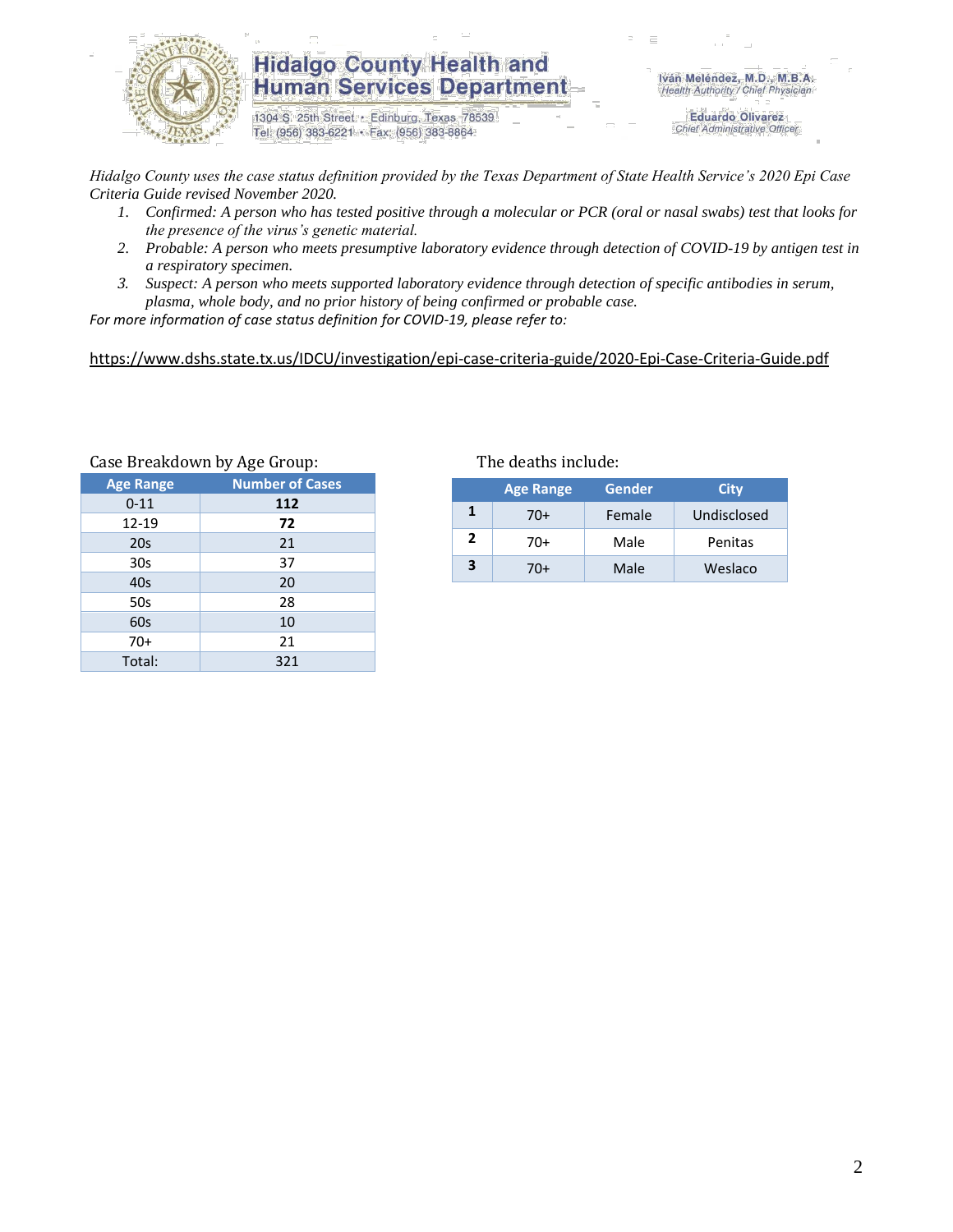

1304 S. 25th Street • Edinburg, Texas 78539<br>Tel: (956) 383-6221 • Fax: (956) 383-8864

Eduardo Olivarez<br>Chief Administrative Officer

#### Tuesday, March 15, 2022, positive cases include:

|                         | <b>Age Range</b> | Gender      | <b>City</b> |     | <b>Age Range</b> | Gender                                                                                                     | <b>City</b> |
|-------------------------|------------------|-------------|-------------|-----|------------------|------------------------------------------------------------------------------------------------------------|-------------|
| $\mathbf{1}$            | $0 - 19$         | M           | Alamo       | 161 | $0 - 19$         | M                                                                                                          | Edinburg    |
| 2                       | $0 - 19$         | F           | Alamo       | 162 | $0 - 19$         | F                                                                                                          | Edinburg    |
| 3                       | $0 - 19$         | ${\sf M}$   | Alamo       | 163 | $0 - 19$         | F                                                                                                          | Edinburg    |
| 4                       | $0 - 19$         | F           | Alamo       | 164 | $0 - 19$         | M                                                                                                          | Edinburg    |
| 5                       | $0 - 19$         | F           | Alamo       | 165 | $0 - 19$         | M                                                                                                          | Edinburg    |
| 6                       | $0 - 19$         | M           | Alamo       | 166 | $0 - 19$         | F                                                                                                          | Edinburg    |
| $\overline{\mathbf{z}}$ | $0 - 19$         | $\mathsf F$ | Alamo       | 167 | $0 - 19$         | M                                                                                                          | Edinburg    |
| 8                       | $0 - 19$         | M           | Alamo       | 168 | $0 - 19$         | F                                                                                                          | Edinburg    |
| 9                       | $0 - 19$         | F           | Alamo       | 169 | $0 - 19$         | M                                                                                                          | Edinburg    |
| 10                      | $0 - 19$         | M           | Alamo       | 170 | $0 - 19$         | M                                                                                                          | Edinburg    |
| 11                      | $0 - 19$         | M           | Alamo       | 171 | $0 - 19$         | F                                                                                                          | Edinburg    |
| 12                      | $0 - 19$         | F           | Alamo       | 172 | 20s              | F                                                                                                          | Edinburg    |
| 13                      | $0 - 19$         | M           | Alamo       | 173 | 20s              | $\mathsf{M}% _{T}=\mathsf{M}_{T}\!\left( a,b\right) ,\ \mathsf{M}_{T}=\mathsf{M}_{T}\!\left( a,b\right) ,$ | Edinburg    |
| 14                      | $0 - 19$         | M           | Alamo       | 174 | 20s              | F                                                                                                          | Edinburg    |
| 15                      | $0 - 19$         | M           | Alamo       | 175 | 20s              | M                                                                                                          | Edinburg    |
| 16                      | $0 - 19$         | F           | Alamo       | 176 | 20s              | F                                                                                                          | Edinburg    |
| 17                      | $0 - 19$         | F           | Alamo       | 177 | 20s              | $\mathsf{M}% _{T}=\mathsf{M}_{T}\!\left( a,b\right) ,\ \mathsf{M}_{T}=\mathsf{M}_{T}\!\left( a,b\right) ,$ | Edinburg    |
| 18                      | $0 - 19$         | M           | Alamo       | 178 | 20s              | M                                                                                                          | Edinburg    |
| 19                      | $0 - 19$         | M           | Alamo       | 179 | 20s              | $\mathsf F$                                                                                                | Edinburg    |
| 20                      | $0 - 19$         | M           | Alamo       | 180 | 20s              | F                                                                                                          | Edinburg    |
| 21                      | $0 - 19$         | F           | Alamo       | 181 | 20s              | $\mathsf{M}% _{T}=\mathsf{M}_{T}\!\left( a,b\right) ,\ \mathsf{M}_{T}=\mathsf{M}_{T}\!\left( a,b\right) ,$ | Edinburg    |
| 22                      | $0 - 19$         | M           | Alamo       | 182 | 20s              | M                                                                                                          | Edinburg    |
| 23                      | $0 - 19$         | F           | Alamo       | 183 | 30 <sub>s</sub>  | M                                                                                                          | Edinburg    |
| 24                      | $0 - 19$         | F           | Alamo       | 184 | 30s              | F                                                                                                          | Edinburg    |
| 25                      | $0 - 19$         | F           | Alamo       | 185 | 30 <sub>s</sub>  | F                                                                                                          | Edinburg    |
| 26                      | $0 - 19$         | F           | Alamo       | 186 | 30 <sub>s</sub>  | F                                                                                                          | Edinburg    |
| 27                      | $0 - 19$         | F           | Alamo       | 187 | 30 <sub>s</sub>  | F                                                                                                          | Edinburg    |
| 28                      | 20s              | F           | Alamo       | 188 | 30s              | М                                                                                                          | Edinburg    |
| 29                      | 30 <sub>s</sub>  | F           | Alamo       | 189 | 30 <sub>s</sub>  | F                                                                                                          | Edinburg    |
| 30                      | 30 <sub>s</sub>  | F           | Alamo       | 190 | 30 <sub>s</sub>  | F                                                                                                          | Edinburg    |
| 31                      | 30 <sub>s</sub>  | F           | Alamo       | 191 | 30 <sub>s</sub>  | F                                                                                                          | Edinburg    |
| 32                      | 30s              | M           | Alamo       | 192 | 30 <sub>s</sub>  | F                                                                                                          | Edinburg    |
| 33                      | 40s              | F           | Alamo       | 193 | 30 <sub>s</sub>  | F                                                                                                          | Edinburg    |
| 34                      | 40s              | M           | Alamo       | 194 | 30 <sub>s</sub>  | F                                                                                                          | Edinburg    |
| 35                      | 50s              | F           | Alamo       | 195 | 30 <sub>s</sub>  | M                                                                                                          | Edinburg    |
| 36                      | 50s              | F           | Alamo       | 196 | 30 <sub>s</sub>  | F                                                                                                          | Edinburg    |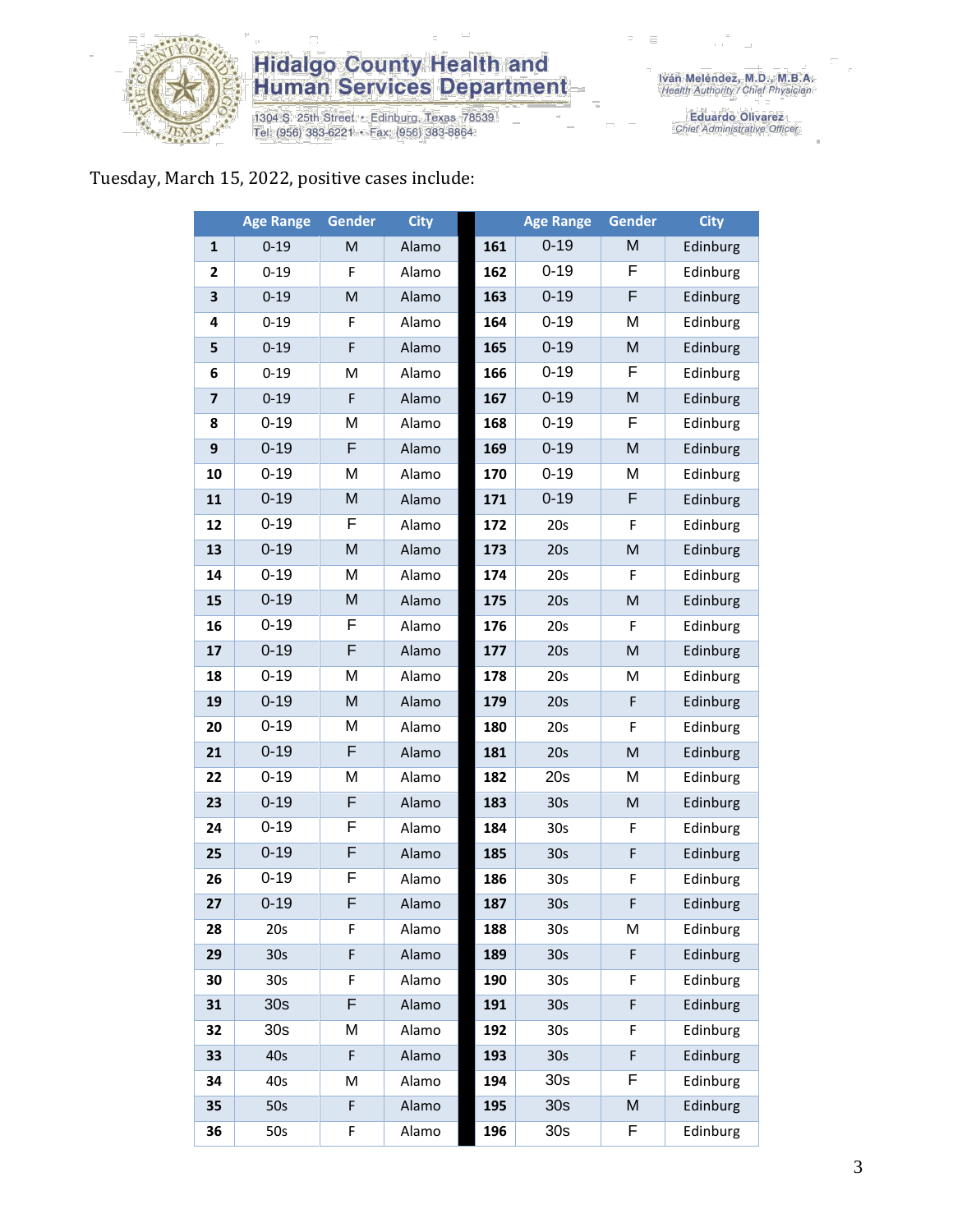

1304 S. 25th Street · Edinburg, Texas 78539<br>Tel: (956) 383-6221 · Fax: (956) 383-8864

Eduardo Olivarez<br>Chief Administrative Officer

| 37 | 50s             | M                                                                                                          | Alamo    | 197 | 30 <sub>s</sub> | F | Edinburg |
|----|-----------------|------------------------------------------------------------------------------------------------------------|----------|-----|-----------------|---|----------|
| 38 | $70+$           | F                                                                                                          | Alamo    | 198 | 30 <sub>s</sub> | F | Edinburg |
| 39 | $70+$           | M                                                                                                          | Alamo    | 199 | 40s             | M | Edinburg |
| 40 | $0 - 19$        | F                                                                                                          | Alton    | 200 | 40s             | F | Edinburg |
| 41 | $0 - 19$        | F                                                                                                          | Donna    | 201 | 40s             | F | Edinburg |
| 42 | $0 - 19$        | F                                                                                                          | Donna    | 202 | 40s             | M | Edinburg |
| 43 | $0 - 19$        | F                                                                                                          | Donna    | 203 | 40s             | M | Edinburg |
| 44 | $0 - 19$        | F                                                                                                          | Donna    | 204 | 40s             | F | Edinburg |
| 45 | $0 - 19$        | $\mathsf F$                                                                                                | Donna    | 205 | 40s             | F | Edinburg |
| 46 | $0 - 19$        | M                                                                                                          | Donna    | 206 | 40s             | M | Edinburg |
| 47 | $0 - 19$        | M                                                                                                          | Donna    | 207 | 50s             | F | Edinburg |
| 48 | $0 - 19$        | F                                                                                                          | Donna    | 208 | 50s             | M | Edinburg |
| 49 | $0 - 19$        | F                                                                                                          | Donna    | 209 | 50s             | F | Edinburg |
| 50 | $0 - 19$        | F                                                                                                          | Donna    | 210 | 50s             | F | Edinburg |
| 51 | $0 - 19$        | M                                                                                                          | Donna    | 211 | 50s             | F | Edinburg |
| 52 | $0 - 19$        | F                                                                                                          | Donna    | 212 | 50s             | F | Edinburg |
| 53 | $0 - 19$        | F                                                                                                          | Donna    | 213 | 50s             | F | Edinburg |
| 54 | $0 - 19$        | F                                                                                                          | Donna    | 214 | 50s             | M | Edinburg |
| 55 | $0 - 19$        | M                                                                                                          | Donna    | 215 | 50s             | M | Edinburg |
| 56 | $0 - 19$        | F                                                                                                          | Donna    | 216 | 50s             | M | Edinburg |
| 57 | $0 - 19$        | F                                                                                                          | Donna    | 217 | 50s             | F | Edinburg |
| 58 | $0 - 19$        | M                                                                                                          | Donna    | 218 | 60s             | Μ | Edinburg |
| 59 | $0 - 19$        | M                                                                                                          | Donna    | 219 | 60s             | M | Edinburg |
| 60 | $0 - 19$        | F                                                                                                          | Donna    | 220 | 60s             | F | Edinburg |
| 61 | $0 - 19$        | F                                                                                                          | Donna    | 221 | 60s             | F | Edinburg |
| 62 | 20s             | F                                                                                                          | Donna    | 222 | $70+$           | F | Edinburg |
| 63 | 20s             | M                                                                                                          | Donna    | 223 | $70+$           | M | Edinburg |
| 64 | 30 <sub>s</sub> | F                                                                                                          | Donna    | 224 | $70+$           | F | Edinburg |
| 65 | 40s             | F                                                                                                          | Donna    | 225 | $70+$           | F | Edinburg |
| 66 | 40s             | F                                                                                                          | Donna    | 226 | $70+$           | М | Edinburg |
| 67 | $0 - 19$        | M                                                                                                          | Edinburg | 227 | $70+$           | M | Hidalgo  |
| 68 | $0 - 19$        | F                                                                                                          | Edinburg | 228 | $0 - 19$        | F | McAllen  |
| 69 | $0 - 19$        | M                                                                                                          | Edinburg | 229 | $0 - 19$        | M | McAllen  |
| 70 | $0 - 19$        | M                                                                                                          | Edinburg | 230 | $0 - 19$        | F | McAllen  |
| 71 | $0 - 19$        | M                                                                                                          | Edinburg | 231 | $0 - 19$        | M | McAllen  |
| 72 | $0 - 19$        | M                                                                                                          | Edinburg | 232 | 20s             | F | McAllen  |
| 73 | $0 - 19$        | F                                                                                                          | Edinburg | 233 | 20s             | M | McAllen  |
| 74 | $0 - 19$        | F                                                                                                          | Edinburg | 234 | 20s             | F | McAllen  |
| 75 | $0 - 19$        | $\mathsf{M}% _{T}=\mathsf{M}_{T}\!\left( a,b\right) ,\ \mathsf{M}_{T}=\mathsf{M}_{T}\!\left( a,b\right) ,$ | Edinburg | 235 | 20s             | M | McAllen  |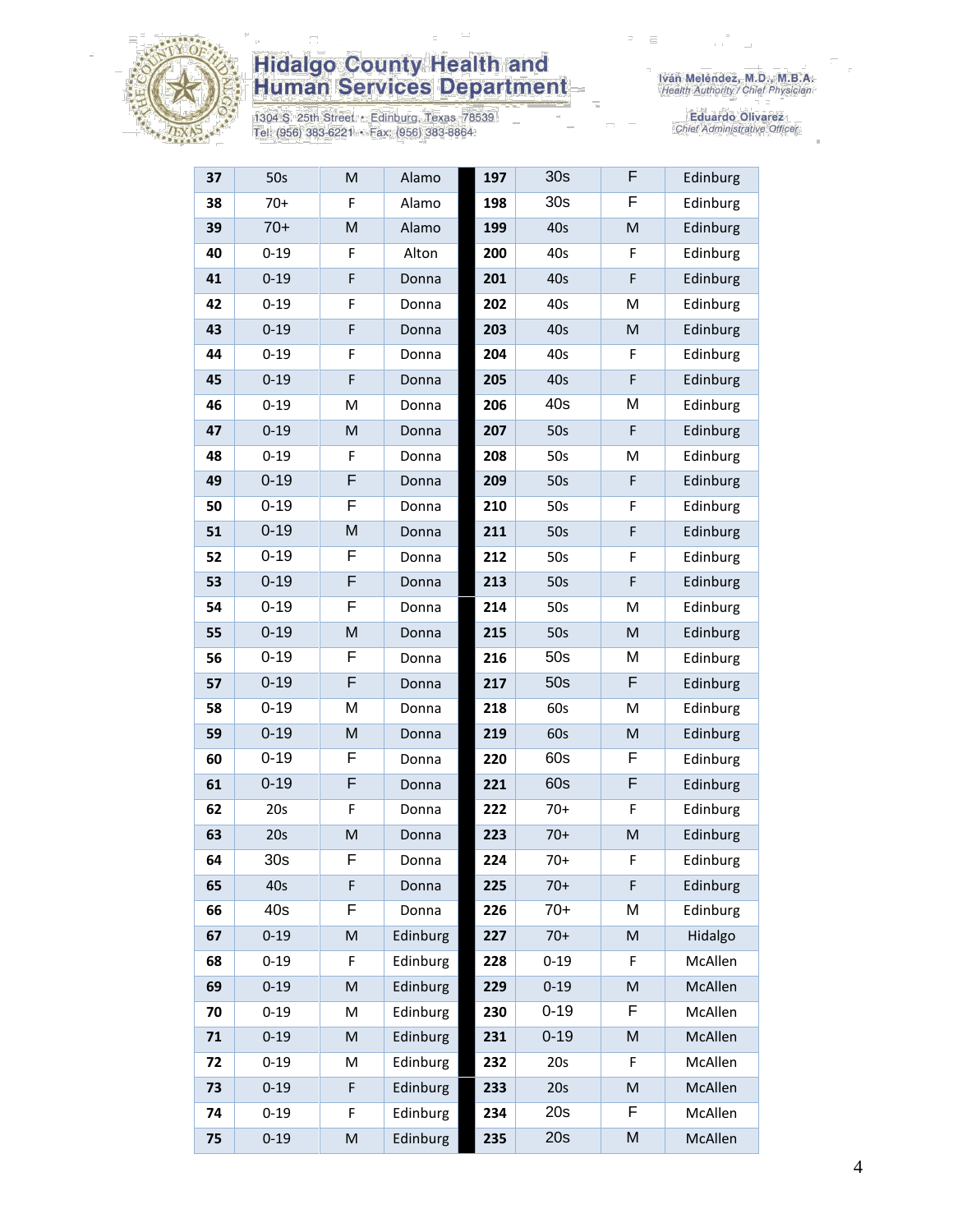

1304 S. 25th Street • Edinburg, Texas 78539<br>Tel: (956) 383-6221 • Fax: (956) 383-8864

Eduardo Olivarez<br>Chief Administrative Officer

| 76  | $0 - 19$ | M           | Edinburg | 236 | 30 <sub>s</sub> | F           | McAllen  |
|-----|----------|-------------|----------|-----|-----------------|-------------|----------|
| 77  | $0 - 19$ | ${\sf M}$   | Edinburg | 237 | 30 <sub>s</sub> | M           | McAllen  |
| 78  | $0 - 19$ | M           | Edinburg | 238 | 40s             | M           | McAllen  |
| 79  | $0 - 19$ | F           | Edinburg | 239 | 40s             | M           | McAllen  |
| 80  | $0 - 19$ | M           | Edinburg | 240 | 40s             | F           | McAllen  |
| 81  | $0 - 19$ | M           | Edinburg | 241 | 40s             | M           | McAllen  |
| 82  | $0 - 19$ | F           | Edinburg | 242 | 40s             | M           | McAllen  |
| 83  | $0 - 19$ | F           | Edinburg | 243 | 50s             | ${\sf M}$   | McAllen  |
| 84  | $0 - 19$ | M           | Edinburg | 244 | 50s             | F           | McAllen  |
| 85  | $0 - 19$ | F           | Edinburg | 245 | 50s             | M           | McAllen  |
| 86  | $0 - 19$ | M           | Edinburg | 246 | 50s             | M           | McAllen  |
| 87  | $0 - 19$ | M           | Edinburg | 247 | 50s             | M           | McAllen  |
| 88  | $0 - 19$ | M           | Edinburg | 248 | 50s             | F           | McAllen  |
| 89  | $0 - 19$ | F           | Edinburg | 249 | 50s             | $\mathsf F$ | McAllen  |
| 90  | $0 - 19$ | M           | Edinburg | 250 | 50s             | F           | McAllen  |
| 91  | $0 - 19$ | F           | Edinburg | 251 | 60s             | F           | McAllen  |
| 92  | $0 - 19$ | F           | Edinburg | 252 | $70+$           | F           | McAllen  |
| 93  | $0 - 19$ | M           | Edinburg | 253 | $70+$           | F           | McAllen  |
| 94  | $0 - 19$ | M           | Edinburg | 254 | $0 - 19$        | M           | Mercedes |
| 95  | $0 - 19$ | $\mathsf F$ | Edinburg | 255 | 30 <sub>s</sub> | M           | Mercedes |
| 96  | $0 - 19$ | M           | Edinburg | 256 | 30s             | M           | Mercedes |
| 97  | $0 - 19$ | M           | Edinburg | 257 | $0 - 19$        | F           | Mission  |
| 98  | $0 - 19$ | M           | Edinburg | 258 | $0 - 19$        | M           | Mission  |
| 99  | $0 - 19$ | F           | Edinburg | 259 | $0 - 19$        | M           | Mission  |
| 100 | $0 - 19$ | F           | Edinburg | 260 | $0 - 19$        | M           | Mission  |
| 101 | $0 - 19$ | F           | Edinburg | 261 | $0 - 19$        | M           | Mission  |
| 102 | $0 - 19$ | M           | Edinburg | 262 | $0 - 19$        | M           | Mission  |
| 103 | $0 - 19$ | F           | Edinburg | 263 | 20s             | F           | Mission  |
| 104 | $0 - 19$ | F           | Edinburg | 264 | 30 <sub>s</sub> | F           | Mission  |
| 105 | $0 - 19$ | M           | Edinburg | 265 | 30 <sub>s</sub> | F           | Mission  |
| 106 | $0 - 19$ | M           | Edinburg | 266 | 40s             | M           | Mission  |
| 107 | $0 - 19$ | F           | Edinburg | 267 | 50s             | M           | Mission  |
| 108 | $0 - 19$ | M           | Edinburg | 268 | 50s             | F           | Mission  |
| 109 | $0 - 19$ | M           | Edinburg | 269 | 50s             | F           | Mission  |
| 110 | $0 - 19$ | M           | Edinburg | 270 | $70+$           | M           | Mission  |
| 111 | $0 - 19$ | F           | Edinburg | 271 | $70+$           | M           | Mission  |
| 112 | $0 - 19$ | M           | Edinburg | 272 | $70+$           | F           | Mission  |
| 113 | $0 - 19$ | F           | Edinburg | 273 | $0 - 19$        | M           | Pharr    |
| 114 | $0 - 19$ | F           | Edinburg | 274 | $0 - 19$        | M           | Pharr    |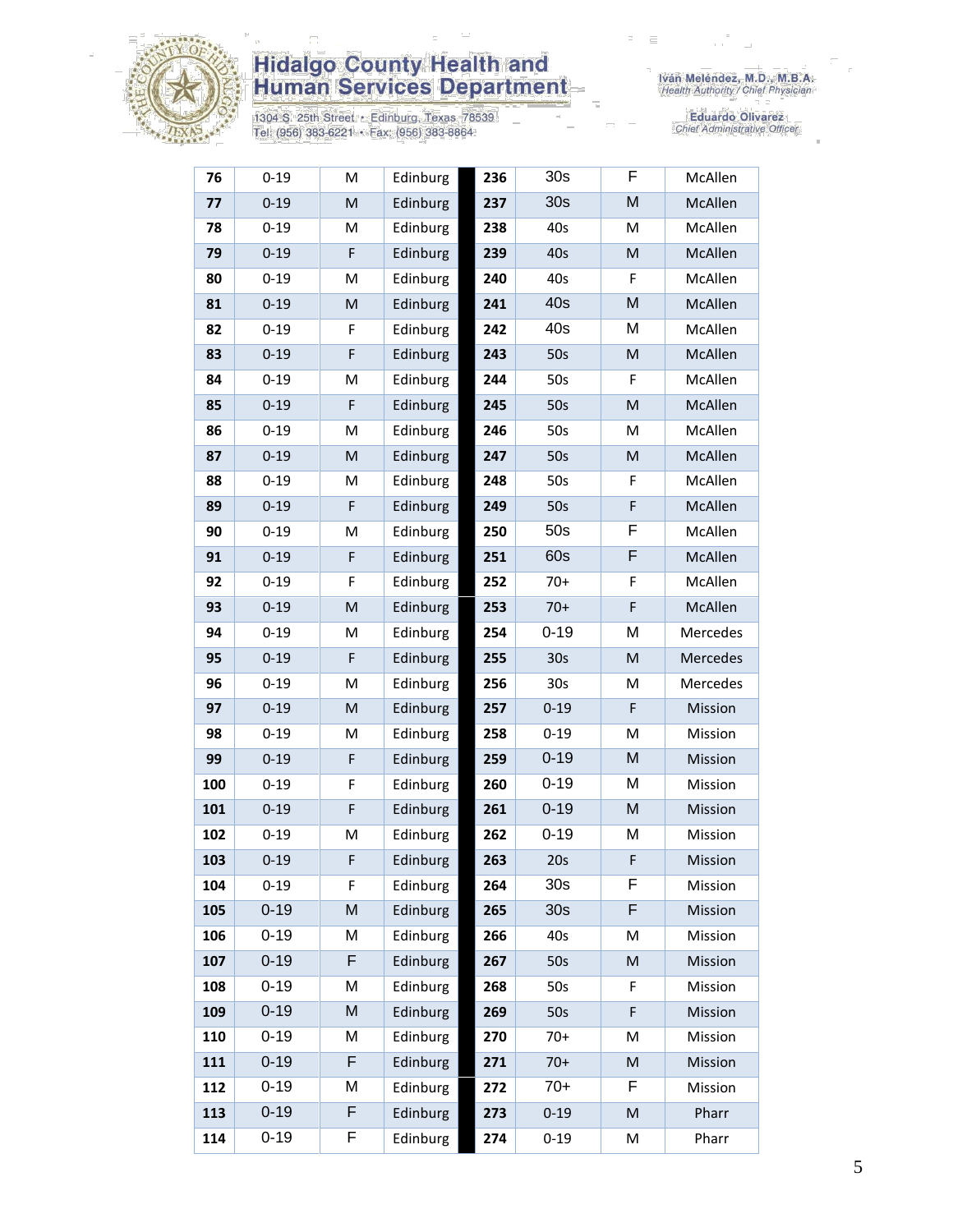

1304 S. 25th Street · Edinburg, Texas 78539<br>Tel: (956) 383-6221 · Fax: (956) 383-8864

Eduardo Olivarez<br>Chief Administrative Officer

| 115 | $0 - 19$ | F | Edinburg | 275 | $0 - 19$        | M | Pharr       |
|-----|----------|---|----------|-----|-----------------|---|-------------|
| 116 | $0 - 19$ | F | Edinburg | 276 | $0 - 19$        | F | Pharr       |
| 117 | $0 - 19$ | M | Edinburg | 277 | $0 - 19$        | F | Pharr       |
| 118 | $0 - 19$ | F | Edinburg | 278 | $0 - 19$        | F | Pharr       |
| 119 | $0 - 19$ | M | Edinburg | 279 | $0 - 19$        | F | Pharr       |
| 120 | $0 - 19$ | F | Edinburg | 280 | $0 - 19$        | F | Pharr       |
| 121 | $0 - 19$ | F | Edinburg | 281 | $0 - 19$        | M | Pharr       |
| 122 | $0 - 19$ | F | Edinburg | 282 | 40s             | M | Pharr       |
| 123 | $0 - 19$ | M | Edinburg | 283 | 50s             | F | Pharr       |
| 124 | $0 - 19$ | F | Edinburg | 284 | 60s             | F | Pharr       |
| 125 | $0 - 19$ | F | Edinburg | 285 | 60s             | F | Pharr       |
| 126 | $0 - 19$ | F | Edinburg | 286 | 60s             | M | Pharr       |
| 127 | $0 - 19$ | M | Edinburg | 287 | $70+$           | M | Pharr       |
| 128 | $0 - 19$ | F | Edinburg | 288 | $70+$           | F | Pharr       |
| 129 | $0 - 19$ | F | Edinburg | 289 | $70+$           | M | Pharr       |
| 130 | $0 - 19$ | M | Edinburg | 290 | $0 - 19$        | Μ | San Juan    |
| 131 | $0 - 19$ | M | Edinburg | 291 | $0 - 19$        | M | San Juan    |
| 132 | $0 - 19$ | M | Edinburg | 292 | $0 - 19$        | F | San Juan    |
| 133 | $0 - 19$ | M | Edinburg | 293 | $0 - 19$        | M | San Juan    |
| 134 | $0 - 19$ | M | Edinburg | 294 | $0 - 19$        | F | San Juan    |
| 135 | $0 - 19$ | M | Edinburg | 295 | $0 - 19$        | Μ | San Juan    |
| 136 | $0 - 19$ | M | Edinburg | 296 | 20s             | F | San Juan    |
| 137 | $0 - 19$ | F | Edinburg | 297 | 20s             | M | San Juan    |
| 138 | $0 - 19$ | F | Edinburg | 298 | 30 <sub>s</sub> | F | San Juan    |
| 139 | $0 - 19$ | M | Edinburg | 299 | 30 <sub>s</sub> | F | San Juan    |
| 140 | $0 - 19$ | F | Edinburg | 300 | 30 <sub>s</sub> | M | San Juan    |
| 141 | $0 - 19$ | M | Edinburg | 301 | 40s             | M | San Juan    |
| 142 | $0 - 19$ | F | Edinburg | 302 | $0 - 19$        | F | Undisclosed |
| 143 | $0 - 19$ | M | Edinburg | 303 | $0 - 19$        | M | Undisclosed |
| 144 | $0 - 19$ | M | Edinburg | 304 | $0 - 19$        | M | Undisclosed |
| 145 | $0 - 19$ | F | Edinburg | 305 | $0 - 19$        | M | Undisclosed |
| 146 | $0 - 19$ | M | Edinburg | 306 | 30 <sub>s</sub> | F | Undisclosed |
| 147 | $0 - 19$ | M | Edinburg | 307 | 30s             | F | Undisclosed |
| 148 | $0 - 19$ | M | Edinburg | 308 | 30 <sub>s</sub> | Μ | Undisclosed |
| 149 | $0 - 19$ | F | Edinburg | 309 | 30s             | M | Undisclosed |
| 150 | $0 - 19$ | F | Edinburg | 310 | 30s             | F | Undisclosed |
| 151 | $0 - 19$ | M | Edinburg | 311 | 30 <sub>s</sub> | M | Undisclosed |
| 152 | $0 - 19$ | M | Edinburg | 312 | 50s             | F | Undisclosed |
| 153 | $0 - 19$ | M | Edinburg | 313 | 60s             | M | Undisclosed |